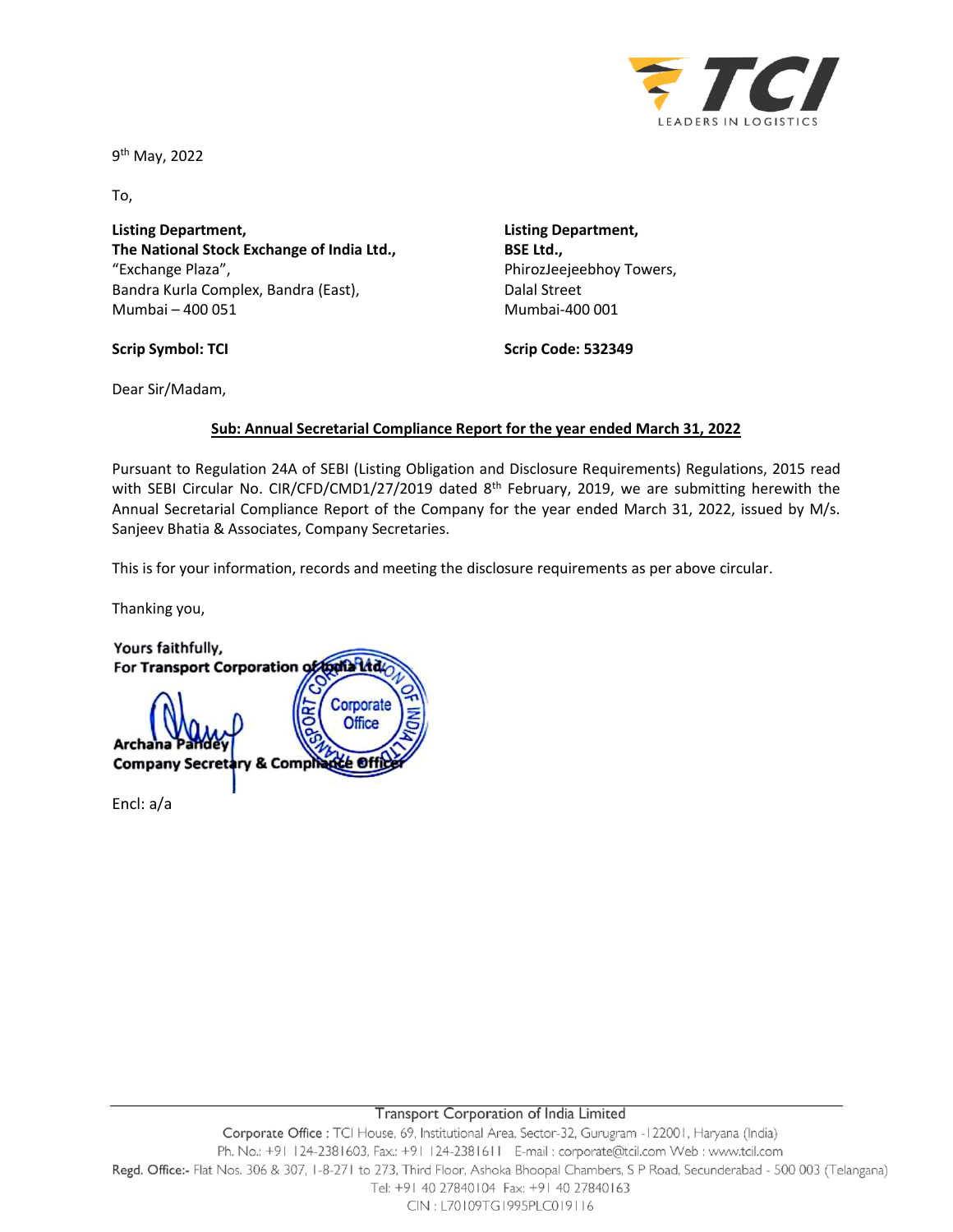

**SANJEEV BHATIA & ASSOCIATES Company Secretaries** 

E - 406 Rail Vihar, Sector 15-II, Gurgaon - 122 001 (Haryana) Phone: 0124-4032241 E-mail: sanjeev cs1999@yahoo.com

Ref.............................

Date :.........................

## **ANNUAL SECRETARIAL COMPLIANCE REPORT FOR THE FINANCIAL YEAR ENDED MARCH 31, 2022**

[Pursuant to Regulation 24A of the Securities and Exchange Board of India (Listing Obligations and Disclosure Requirements) Regulations, 2015]

To, The Board of Directors, **Transport Corporation of India Limited** TCI House, Plot No. 69, Sector -32, Institutional Area, Gurugram-122001

#### **Subject: Annual Secretarial Compliance Report for the financial year ended on March 31, 2022**

I Sanjeev Bhatia, a Practicing Company Secretary, have examined:

- a) All the documents and records made available to me and explanation provided by **Transport Corporation of India Limited** ("the listed entity");
- b) The filings/ submissions made by the listed entity to the stock exchanges;
- c) Website of the listed entity and
- d) any other document/ filing, as may be relevant, which has been relied upon to make this certification;

For the year ended 31<sup>st</sup> March, 2022 ("Review Period") in respect of compliance with the provisions of:

- a) The Securities and Exchange Board of India Act, 1992 ("SEBI Act") and the Regulations, circulars, guidelines issued thereunder; and
- b) The Securities Contracts (Regulation) Act, 1956 ("SCRA"), rules made thereunder and the Regulations, circulars, guidelines issued thereunder by the Securities and Exchange Board of India ("SEBI");

The specific Regulations as amended from time to time, whose provisions and the circulars/ guidelines issued thereunder, have been examined, include:

- a) Securities and Exchange Board of India (Listing Obligations and Disclosure Requirements) Regulations, 2015;
- b) Securities and Exchange Board of India (Issue of Capital and Disclosure Requirements) Regulations, 2018;
- c) Securities and Exchange Board of India (Substantial Acquisition of Shares and Takeovers) Regulations, 2011;
- d) Securities and Exchange Board of India (Share Based Employee Benefits) Regulations, 2014 and Securities and Exchange Board of India (Share Based Employee Benefits and Sweat Equity) Regulations, 2021;